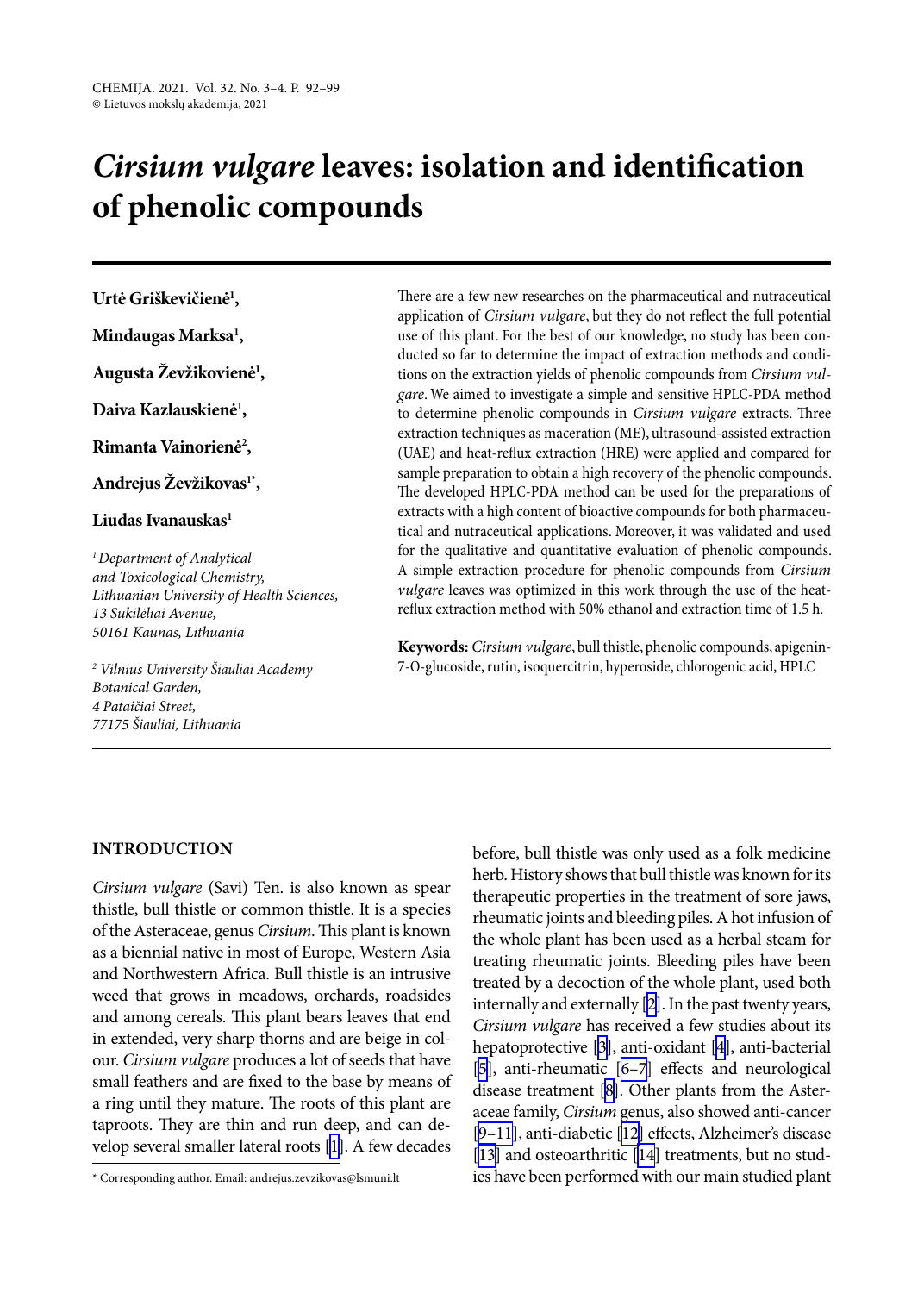*Cirsium vulgare* with respect to these effects. Knowing that bull thistle has such a variety of effects on the living organism, it has been further explored that these effects can be caused by its active ingredients.

Studies show that the main active compounds in *Cirsium* genus plant material are flavonoids, sterols and triterpenes, alkaloids, polyacetylenes, acetylenes and hydrocarbons, sesquiterpene lactones, phenolic acids, lignans, and a few other compounds [[15\]](#page-7-4). According to data provided in the literature, *Cirsium vulgare* accumulates apigenin-7-O-glucoside, which is biologically active in anti-inflammatory, anti-spasmodic and antibacterial effects. Genkwanin-4'-Oglucoside, which is cytotoxic, arabinosyl-galactose, kaempferol-3-O-glucoside, quercetin-3-galactoside and quercetin-3-O-glucoside have an anti-microbial effect [[15–17](#page-7-4)]; phenolic acids in *Cirsium vulgare* plant material are p-coumaric, caffeic, ferulic, p-hydroxybenzoic, protocatechuic and vanillic acids [\[17–](#page-7-5) [18\]](#page-7-5). The reported secondary metabolites in *Cirsium vulgare* are Δ-5-avenasterol, brassica-sterol, lupeol, β-sitosterol and stigmasterol.

Phenolic compounds are the main active compounds responsible for various effects. However, there is just a few studies about the determination of phenolic compounds in *Cirsium vulgare*. The aim of this study was to establish an optimal extraction method of phenolic compounds from *Cirsium vulgare* plant material. The extraction method of phenolic compounds from plant material should be simple, safe, inexpensive and suitable for industrial applications.

That is why we focused on finding the most conventional extraction methods which would fit the optimal extraction description in our research. These conventional extraction methods, including maceration and reflux extraction, usually use organic solvents and require a large volume of solvents and long extraction time. Maceration is a simple extraction method with the disadvantage of a low extraction efficiency and long extraction time, but its positive side is that it may be used for the extraction of thermolabile components. Reflux extraction is more efficient than maceration and requires less extraction time and solvent. It cannot be used for the extraction of thermolabile products. Ultrasound-assisted extraction (UAE), also called sonication, uses ultrasonic wave energy in the extraction. Ultrasound-assisted analysis accelerates the dissolution and diffusion of the solute as well as the heat transfer, which improves the extraction efficiency. Other advantage of the ultrasound-assisted analysis is that this method includes a low solvent and energy consumption and reduces needed extraction temperature and time. This method is suitable for the extraction of a thermolabile and unstable compound and is commonly used for the extraction of many types of natural products [\[19](#page-7-6)]. As a consequence, we decided to use these three different extraction methods in our studies. Phenolic compounds obtained by applying three extraction techniques (ME, UAE and HRE) were analysed using the HPLC-PDA method. Results were compared in order to select the best yield of the main phenolic compounds from the plant material. This study represents a powerful tool for the extraction and analysis of phenolic compounds from *Cirsium vulgare* plant leaves and it can be used for the preparation of extracts with a high content of phenolic compounds for both pharmaceutical and nutraceutical applications.

#### **EXPERIMENTAL**

## **Plant materials**

Bull thistle samples were collected at the Šiauliai Academy Botanical Garden. The object of the research was bull thistle leaves which were collected during May 2020. Plant leaves were dried at 40°C in a drying chamber. Bull thistle leaves were grounded to a fine powder using an Ultra Centrifugal Mill ZM 200 (Retsh, Hann, Germany). Grinding was performed using a 0.5 mm trapezoid hole sieve. The final moisture content of the herb was  $7.37 \pm 0.3\%$ .

## **Solvents and reagents**

HPLC-grade and analytical-grade reagents were used: trifluoroacetic acid, acetonitrile (Sigma Aldrich, Steinheim, Germany); standards of rutin, apigenin, chlorogenic acid, hyperoside and isoquercitrin (Sigma Aldrich, Steinheim, Germany); ethanol (96%) (Vilniaus Degtinė, Vilnius, Lithuania). The water used for sample preparation was produced using a Super Purity Water System (Millipore, USA).

#### **Extraction of plant material**

#### *Ultrasound-assisted extraction (UAE)*

 $0.1 \pm 0.001$  g of dried and milled leaves was mixed with 50% ethanol in a 30 mL round bottom flask. Extraction was performed using an ultrasound bath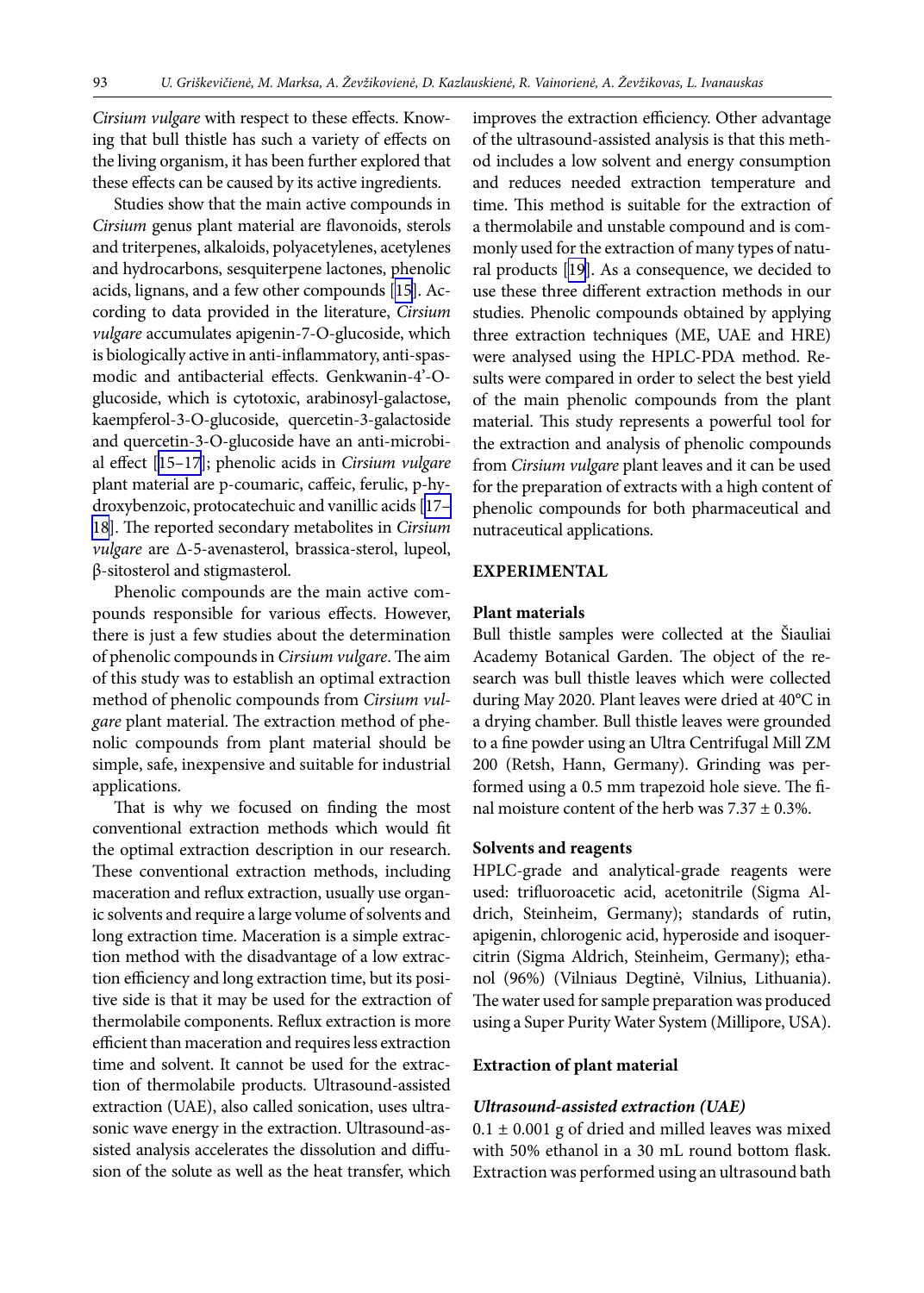(frequency 38 kHz) (Cambrige, UK, Grant Instruments TM XUB12 Digital) for 10, 15, 30, 45 and 60 min. The obtained extract was filtered through 0.22 μm PVDF syringe filters.

## *Heat-reflux extraction (HRE)*

 $0.1 \pm 0.001$  g of dried and milled leaves was mixed with 50% ethanol in a 250 mL round bottom flask and was placed under reflux for 30 min, 1, 1.5, 2 and 3 h at 90°C temperature. The obtained extract was filtered through 0.22 μm PVDF syringe filters.

#### *Maceration extraction (ME)*

 $0.1 \pm 0.001$  g of dried and milled leaves was mixed with 50% ethanol in a 250 mL round bottom flask and extraction was performed for 6, 12, 24 and 48 h. The obtained extract was filtered through 0.22 μm PVDF syringe filters.

## **HPLC-PDA conditions**

Qualitative and quantitative analysis was carried out on a Waters Alliance 2695 liquid chromatograph equipped with a Waters 996 photodiode array detector (PDA) and an ACE C18 (250  $\times$  4.6 mm  $\times$  5 µm) column (Advanced Cromatography Technologies, Aberdeen, Scotland). The mobile phase consisted of solvents A (trifluoroacetic acid (0.1%)) and B (acetonitrile). The linear gradient elution profile was as follows: 95% A/5% B at 0 min, 85% A/15% B at 8 min, 80% A/20% B at 30 min, 60% A/40% B at 48 min, 50% A/50% B at 58–65 min, 5% A/95% B at 66–70 min and 95% A/5% B at 71 min. The flow rate was 1 mL/min, and the injection volume was 10 μL. Absorption was measured in the range from 330 to 360 nm. Detection of phenolic compounds was performed using standards of apigenin-7-Oglucoside, rutin, isoquercitrin, hyperoside and chlorogenic acid.

The extraction conditions were evaluated on the basis of the amount of five main identified compounds: apigenin-7-O-glucoside, chlorogenic acid, rutin, hyperoside and isoquercetrin.

## **Statistical analysis**

Data is presented as the mean ± standard deviation (SD). All experiments were performed in triplicate. Statistical analysis of the results was performed with SPSS 25.0 (IBM Corporation, Armonk, NY, USA). One-way ANOVA was used to investigate the differences between extractions. Post hoc comparisons of the means were performed according to the Tukey's HSD test. The level of significance was taken as value of  $p < 0.05$ .

# **RESULTS AND DISCUSSION**

In many studies, methanol is used as a solvent for the quantitative and qualitative evaluation of phenolic compounds. Various phenolic compounds were identified in *Cirsium vulgare* or other *Cirsium* species. According to Sieliwoniuka et al., the identified polyphenols in methanolic extracts from *C. vulgare* inflorescences were the following: chlorogenic acid, caffeic acid, luteolin 7-O-glucoside, quercetin 3-Oglucoside, kaempferol 3-O-galactoside, apigenin 7-O-glucoside, apigenin 7-O-glucuronide, kaempferol 3-O-rhamnoside, apigenin 7-O-methylglucuronide and apigenin. The qualitative composition of other extracts was analogous to the composition of the methanolic extract. An exception was the aqueous extract in which they did not detect apigenin 7-O-methylglucuronide and apigenin – compounds with a low polarity [[20\]](#page-7-7). Nazaruk et al. investigated the aqueous extracts of various *Cirsium* species. The results showed that chlorogenic acid was detected in all cases, gallic acid dominated in *Cirsium palustre*, and in *Cirsium vulgare* only traces of phenolic acids (protocatechuic, chlorogenic, vanillic, caffeic and p-coumaric acid) were observed [[21\]](#page-7-8). The same author, Nazaruk et al. (2017), performed other experiment with petrol and chloroform-made extracts. Fatty acids (0.1 mg/g), phytosterols (total 76.9 mg/g) and triterpenes (155.9 mg/g) were determined using extracts obtained with petrol and fatty acids (58.0 mg/g), phytosterols (total 45.5 mg/g) and triterpenes (48.8 mg/g) were determined using extracts obtained with chloroform from *Cirsium vulgare* flower heads [[22](#page-7-9)]. Using RP-HPLC, Kozyra et al. determined the presence of free phenolic acids, which were gallic, protokatechuic, gentisic, hydroxybenzoic, vanillic and caffeic acids found, and additionally chlorogenic and syringic acids were identified. After acid hydrolysis, p-coumaric and ferulic acids were detected, while after alkaline hydrolysis – caffeic, ferulic and p-coumaric acids were identified [\[23\]](#page-7-10). Based on the results of other research, the determination of phenolic compounds such as rutin, apigenin and chlorogenic acid in *Cirsium arvense* and *Cirsium rivulare* species were performed [[24\]](#page-7-11). Based on the studies performed by other scientists,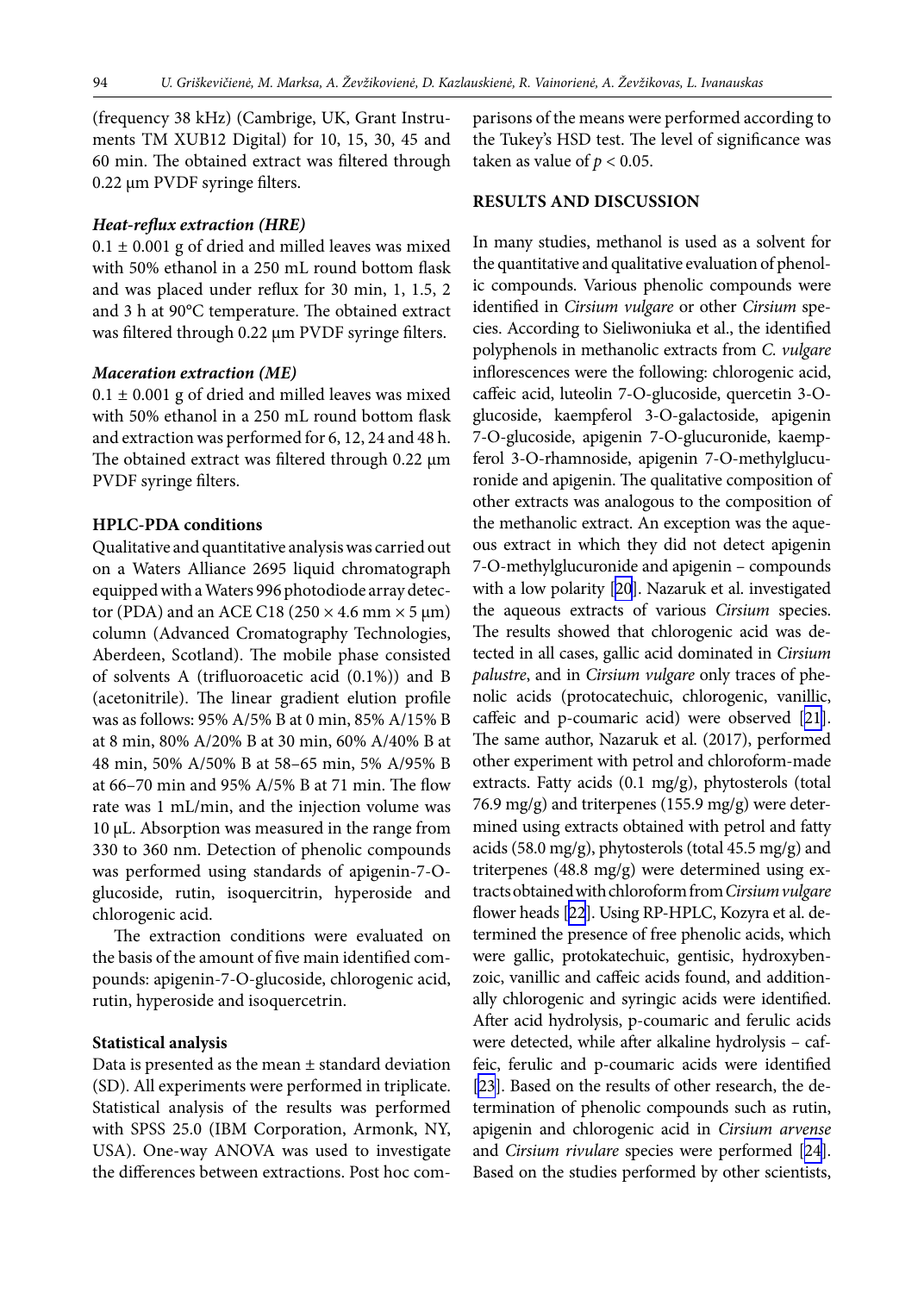HPLC methodology using eight standards was used. In this study, scientists used naryangin, valic acid, chlorogenic acid, caffeic acid, rutin, lutoelin, apigenin and p-coumaric acid as standards. The results of these studies showed that *Cirsium vulgare* extracts contained chlorogenic acid, rutin and p-coumaric acid [\[25\]](#page-7-12). No other studies identified isoquercetrin as an active compound in methanolic or ethanolic extract, except us. There are some studies with other *Cirsium* species – *Cirsium setosum* – whose results showed the identification of flavonoid quercetrin as an active compound using liquid chromatographymass spectrometry method [\[26](#page-7-13)]. Some studies with methanolic extracts identified apigenin-7-O-glucoside in other *Cirsium* species, such as *C. ligulare* (27.75 mg/g), *C. decussatum* (very small amount) and *C. eriophorum* (3.06 mg/g) [\[27\]](#page-7-14). Kozyra et al. (2015) performed RP-HPLC analysis, which enabled identification of the following bioactive substances: chlorogenic, caffeic, p-coumaric, protocatechuic, p-hydroxybenzoic, vanillic, syringic and trans-cinnamic acids, luteolin-7-glucoside, apigenin-7-glucoside, kaempferol-3-glucoside, linarin, apigenin, rutoside, luteolin and kaempferol in *Cirsium canum* inflorescences [\[28](#page-7-15)].

The HPLC-PDA method was validated and used for the qualitative and quantitative evaluation of phenolic compounds. The validation data are provided in the [Table](#page-3-0). Five main phenolic compounds were identified in the extracts (Fig. [1\)](#page-3-1).

#### <span id="page-3-0"></span>Table. **Validation data**

| <b>Active compound</b> | Limit of<br>detection | Limit of<br>quantification | Range                     | R <sup>2</sup> | <b>Repeatability</b> | Accuracy | Formula                      |
|------------------------|-----------------------|----------------------------|---------------------------|----------------|----------------------|----------|------------------------------|
| Chlorogenic acid       | $0.03 \mu q/ml$       | $0.11 \mu q/ml$            | $14.5 - 0.113 \,\mu q/ml$ | 0.9999         | 0.21%                | 0.32%    | $3.14e + 004X + 5.89e + 001$ |
| Apigenin-7-0-glucoside | $0.320 \mu q/ml$      | $0.078 \mu q/ml$           | $20.0 - 0.625 \,\mu g/ml$ | 0.9999         | 0.41%                | 0.63%    | $3.53e+004X-1.41e+002$       |
| Rutin                  | $0.099 \mu q/ml$      | $0.198 \mu q/ml$           | 12.65-0.790 µg/ml         | 0.9999         | 0.43%                | 0.98%    | $1.51e+004X-1.53e+003$       |
| Hyperoside             | $0.132 \mu q/ml$      | $0.264 \mu q/ml$           | $16.9 - 0.528 \,\mu g/ml$ | 0.9997         | 0.47%                | 1.02%    | $2.13e+004X+5.81e+002$       |
| Isoquercitrin          | $0.109 \mu q/ml$      | $0.217 \mu q/ml$           | 27.85-0.870 µg/ml         | 0.9999         | 0.45%                | 0.86%    | $2.14e+004X+2.09e+003$       |

<span id="page-3-1"></span>

**Fig. 1.** Phenolic compounds identified in *Cirsium vulgare* extracts: 1, chlorogenic acid; 2, rutin; 3, hyperoside; 4, isoquercetrin; 5, apigenin-7-O-glucoside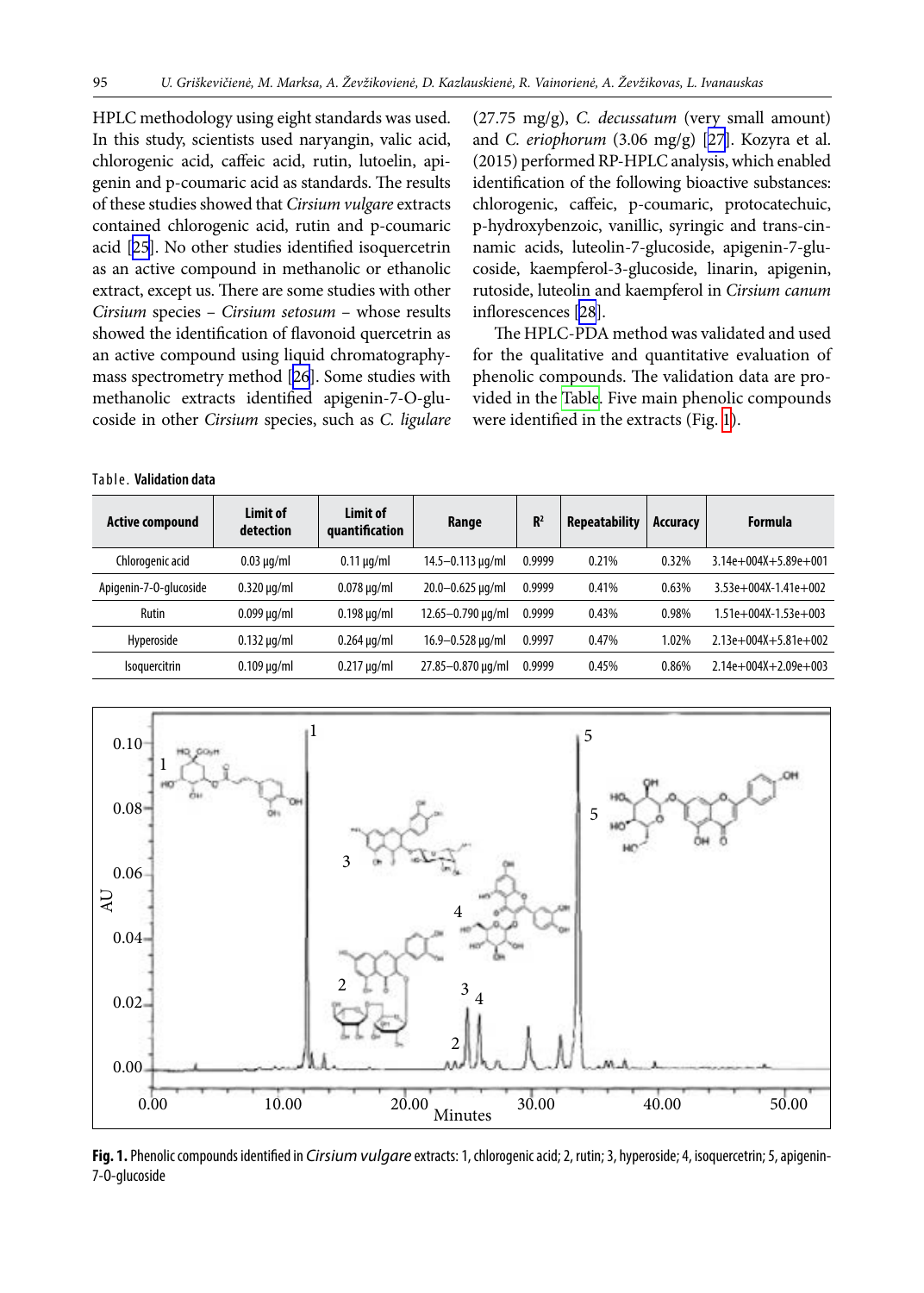Solvent selection is one of the most important steps of the extraction. The extraction of natural products progresses through the following stages: the solvent penetrates into the solid matrix, the solute dissolves in the solvents, the solute is diffused out of the solid matrix and the extracted solutes are collected. Any factor enhancing the diffusivity and solubility in the above steps will facilitate the extraction. The properties of the extraction solvent, the particle size of the raw materials, the solvent-to-solid ratio, the extraction temperature and the extraction duration will affect the extraction efficiency. The selection of the solvent is crucial for the solvent extraction. Alcohols (ethanol and methanol) are most common and universal solvents in the solvent extraction for phytochemical investigation. The greater the solvent-to-solid ratio is, the higher the extraction yield is [\[19\]](#page-7-6).

Depending on the polarity of the phenolic compounds, alcohols such as methanol and ethanol were considered to be most suitable, but the literature data showed that the best solvent for the extraction of bioactive substances from *Cirsium vulgare* should be methanol or diethyl ether [\[4\]](#page-6-3). Our study showed significantly better results with ethanol as a solvent than with water used as an extra-hent. Figure [2](#page-4-0) shows significantly different yields of the phenolic compounds used in our research in applying different solvents for the extraction: water and ethanol 50%. As it follows, using water as a solvent, no isoquercitrin, hyperoside and rutin were detected in our extracts made with water as a solvent compared to extracts made with ethanol.

Having evaluated the influence of the concentration of ethanol used for the extraction (from 50 to 96%) on the content of the main phenolic compounds, the obtained results showed a significant difference. The highest yield of active compounds such as apigenin-7-O-glucoside  $(6.958 \pm 0.35 \text{ mg/g})$ and chlorogenic acid  $(9.038 \pm 0.45 \text{ mg/g})$  was obtained by the extraction with 50% ethanol. This concentration was selected. Since ethanol possesses the most appropriate polarity of the abovementioned compounds, 50% ethanol was selected as an extraction solvent for further studies.

The experiments with extracts showed the correlation between the extraction time and the amount of phenolic compounds. For example, during the maceration, the best time to extract the main phenolic compounds was 6 h, except for apigenin-7-O-glucoside, which was best to detect after 48 h. The highest amounts of extracted phenolic compounds, using maceration, were the following: rutin  $0.1523 \pm 0.008$  mg/g, hyperoside  $0.8199 \pm 0.041$  mg/g, isoquercitrin  $0.6968 \pm 0.035$  mg/g, chlorogenic acid  $3.7418 \pm 0.187$  mg/g and apigenin-7-O-glucoside  $9.0057 \pm 0.45$  mg/g (Fig. [3\)](#page-5-0).

<span id="page-4-0"></span>The experiment also showed the impact of time on the ultrasound-assisted extraction. The main phenolic compounds found in extracts, except chlorogenic acid, demonstrated the highest amounts of compounds after 30 min of the ultrasound-assisted extraction. The highest amounts of extracted phenolic compounds, using the ultrasound-assisted extraction, were those: rutin  $0.1695 \pm 0.008$  mg/g,



**Fig. 2.** The yield of phenolic compounds with different solvent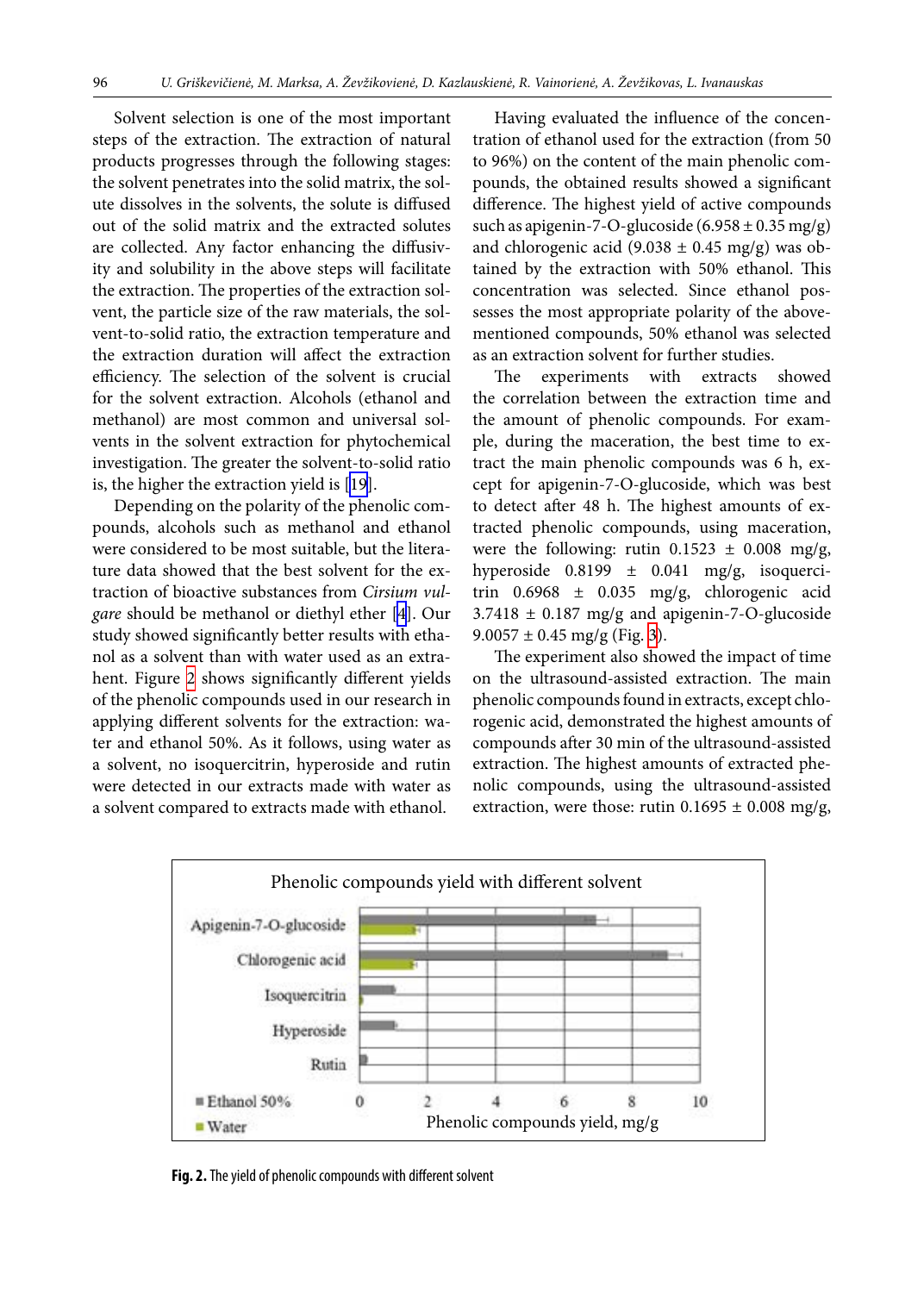<span id="page-5-0"></span>

hyperoside  $0.8638 \pm 0.043$  mg/g, isoquercitrin  $0.873 \pm 0.044$  mg/g and apigenin-7-O-glucoside 7.604  $\pm$  0.38 mg/g. The highest amount of chlorogenic acid was determined using the ultrasoundassisted extraction for 15 min (chlorogenic acid  $7.314 \pm 0.366$  mg/g) (Fig. [4\)](#page-5-1).

The highest amounts of flavonoids were obtained throughout heating with reflux: rutin  $0.2372 \pm 0.012$  mg/g, hyperoside  $1.331 \pm 0.067$  mg/g, isoquercitrin  $1.2624 \pm 0.063$  mg/g, chlorogenic acid 13.098  $\pm$  0.655 mg/g and apigenin-7-O-glucoside  $9.915 \pm 0.496$  mg/g. No dependence on the extraction time was determined in this case. The best results were obtained after 90 min by the heat-reflux extraction (Fig. [5\)](#page-6-7).

In summary, the best extraction conditions for phenolic compounds were heat-reflux extraction for 90 min. Apigenin-7-O-glucoside and chlorogenic acid were mainly detected by this method.

<span id="page-5-1"></span>In order to obtain a high yield of phenolic compounds, several extraction techniques, including maceration, ultrasound-assisted extraction and heat-reflux extraction, were used in this study. Each extraction technique was optimized through the appropriate adjustment of the extraction time. The extraction time and method validation have not been used before for the determination of phenolic compounds in *Cirsium vulgare* plant leaves. The extraction time was only studied in some research performed with Asteraceae family herbs, for

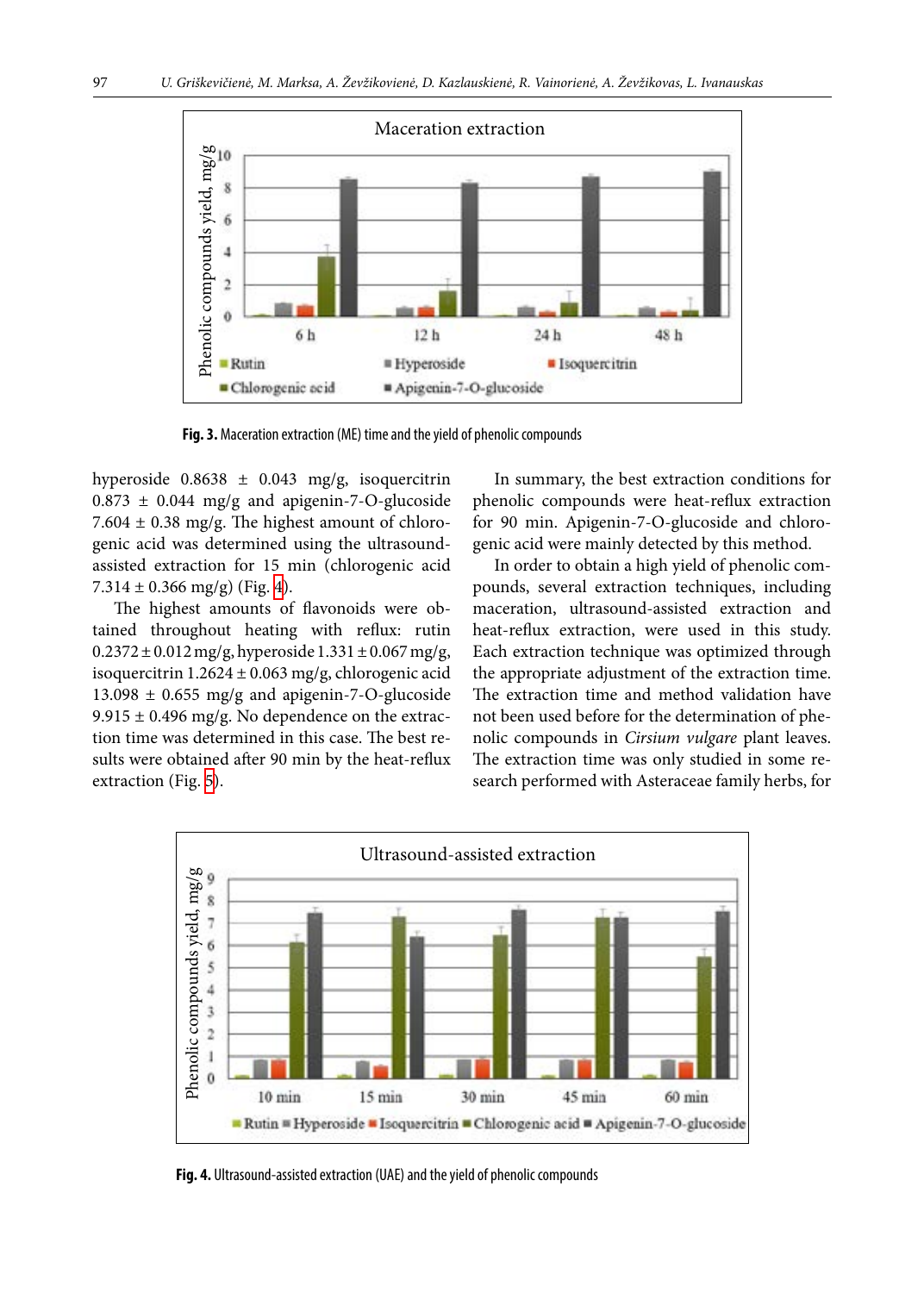<span id="page-6-7"></span>

**Fig. 5.** Heat-reflux extraction time and the yield of phenolic compounds

example, *Calendula officinalis*. This study showed that the extraction time for the effect of the extraction method on the recovery of rutin, made a big impact in this research. Martins et al. pointed out that the ultrasound-assisted extraction and maceration extraction results of rutin yields were better with the time of extraction less than 35 min [\[29](#page-7-16)]. The impact of extraction time performing heating with reflux for the determination of phenolic compounds has not been described with Asteraceae family plants before.

As there are just a few studies performed on the *Cirsium vulgare* plant, we tried to compare and examine the extract method validations of other *Cirsium* species, for example, *Cirsium yildizianum*. According to Martinez et al., the best extraction method for *Cirsium* species, *C. yildizianum*, was homogenizer-assisted extraction. HAE methanol extract presented the highest phenolic (37.10 mg gallic acid equivalent/g) and flavonoid (46.78 mg rutin equivalent/g) contents [[30\]](#page-7-17).

Comparing the same extraction methods in the Asteraceae family, there were some researches which investigated extraction methods such as maceration and ultrasound-assisted extraction. The results showed that using extrahent ethanol and ultrasound-assisted extraction rutin yield was larger than using maceration extraction [[29](#page-7-16)]. Other study showed that using different methods of extract obtainment (90°C hot-air, 70°C hot-air, shade-, and freeze-drying) the high-performance liquid chromatography-electrospray ionizationmass spectrometry (HPLC-ESI-MS) aimed at a significant decrease of the total phenolic contents of *Cirsium japonicum* under the hot-airdrying condition, especially the chlorogenic acid content. Chlorogenic acid has been reduced for 85 and 60% for 90 and 70°C hot-air-drying, respectively [\[31\]](#page-7-18).

With reference to the study results, it can be concluded that by heat-reflux extraction for 90 min using 50% ethanol as a solvent can cause the highest yield of phenolic compounds.

> Received 31 August 2021 Accepted 9 September 2021

# <span id="page-6-0"></span>**References**

- <span id="page-6-1"></span>1. P. G. L. Klinkhamer, T. J. Jong, *J. Ecol.*, **81(1**), 177 (1993).
- <span id="page-6-2"></span>2. Ya. Popova, A. V. Мazulin, G. V. Мazulin, Т. V. Оproshanska, *Curr. Issues Pharm. Med. Sci. Pract.*, **1(20)**, 52 (2016).
- <span id="page-6-3"></span>3. E. F. Martinez, M. J. Santana, M. C. Alvarez, J. M. T. Valencia, M. Shibayama, C. C. Cortes, *Pharmacogn. Mag.*, **13(4)**, 860 (2017).
- <span id="page-6-4"></span>4. J. Nazaruk, *Fitoterapia*, **79**, 194 (2008).
- <span id="page-6-5"></span>5. T. Sabudak, H. H. Orak, D. Gulen, M. Ozer, *Indian J. Pharm. Educ. Res.*, **51(3)**, 363 (2017).
- 6. M. Alfs, *JAHG*, **12(3)**, 15 (2014).
- <span id="page-6-6"></span>7. O. Kenny, T. J. Smyth, D. Walsh, C. T. Kelleher, C. M. Hewage, N. P. Brunton, *Food Chem.*, **61(15)**, 79 (2014).
- 8. A. Abdanipour, A. N. Zadeh, S. A. M. Namin, S. Bakhtiyari, R. Nejatbakhsh, I. J. Anarkooli, *Cell J.*, **19(1)**, 166 (2017).